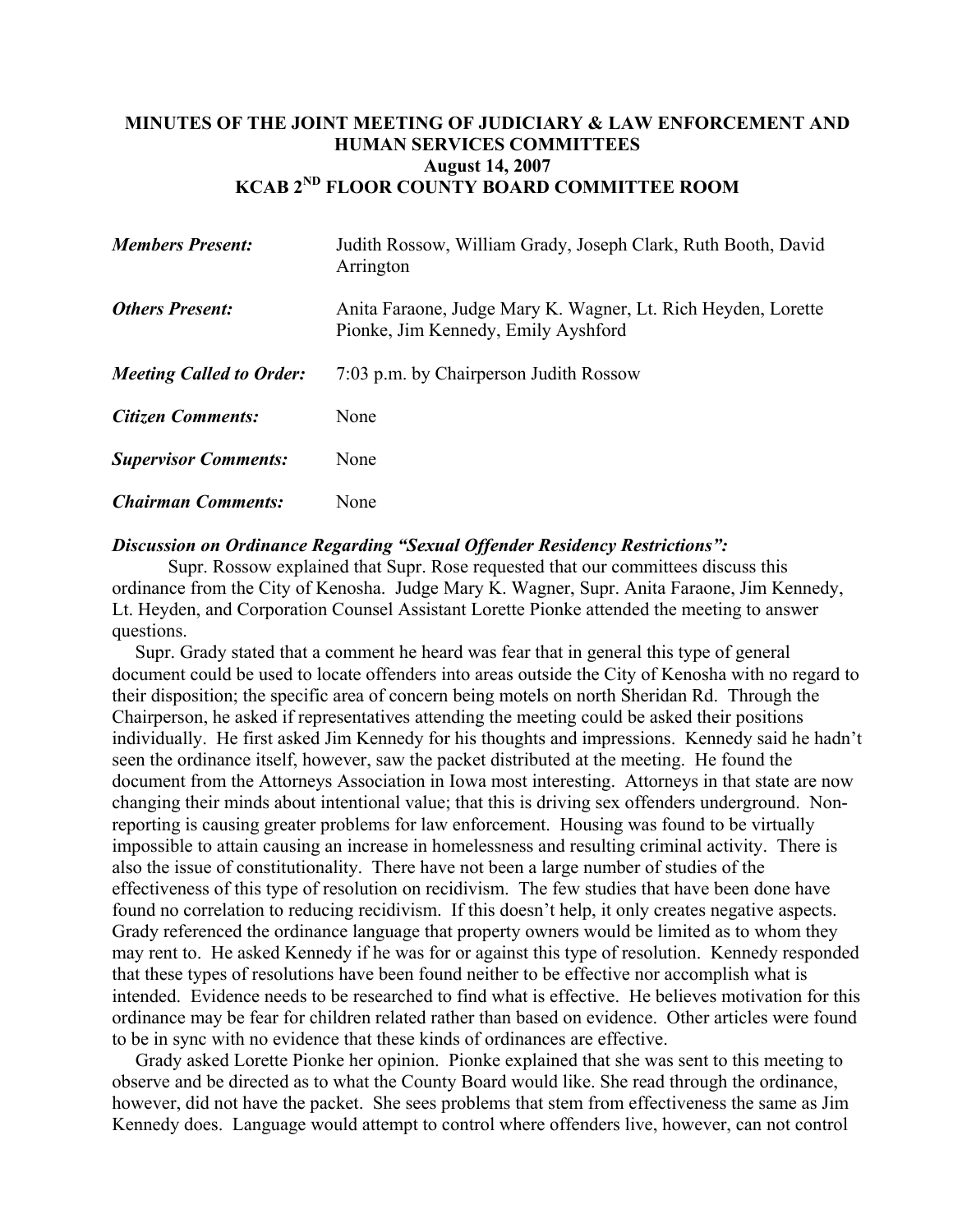where they go. She believes this is a reactionary response. Goals for the community have to be kept in mind. Safety of children has to come first but it is questionable that an ordinance such as this will accomplish this. As long as you know where a sex offender is you can watch them. We need to have offenders out in the open. This tends to result in them hiding. Thinking that imposing this would locate offenders to a specific area is speculative. We don't want laws just on the books and that cause extra problems for people. Pionke said Mary Beier expressed concerns of what impact this would have on the families of offenders. Grady asked about the legality/constitutionality of not renting to sex offenders. Pionke said she would have to look into this. The effort to limit civil liberties for law enforcement purposes affects rights. We must think of what is best for all concerned. Clark commented that with the references to rights he thinks of smoking, which has similar restraints. In perusing the information he supports the contention Supr. Molinaro has that this would move offenders from urban to rural. Pionke said that this language limits residency anywhere. Clark asked if Corporation Counsel is aware of any counties in the state having similar ordinances. Pionke said she has not had the chance to research anything like this, she came to the meeting to see what research is wanted. Clark said this should be looked into to see what is on the books including definitive recommendations as to parks, schools, etc. Pionke asked if she should also research other states. Clark said this would be helpful. He doesn't know where this is going but he would like a countywide ordinance. Research needs to be done by individuals including Judges, Human Services, and Board Members.

 Clark asked about current requirements for sex offenders. Lt. Heyden said they must report every time they move and where they live, work and go to school. Special Bulletin offenders are monitored to a higher degree. Clark said there could be an automatic requirement for a yearly review. If this is not completed follow-up should occur. Heyden said it would be advantageous for someone from Dept. of Corrections (DOC) to attend a meeting to explain what they do. Clark would like the County Executive to appoint a countywide task force.

 Rossow asked how offenders are originally placed in the community. Heyden explained that they are returned to the community of their offense. The DOC places them. Special Bulletin offenders are placed on north Sheridan Road. Depending on the support of family a decision is then made for placement. Heyden also commented that Sheriff Beth does not believe this type of ordinance is effective.

 Supr. Arrington commented that this has to be looked at from inception of the crime. Controls must be in place for safety. These offenders are potentially dangerous to children and adults. A clear message needs to be sent that we do intend to take some kind of position. Offenders do not always register timely. Specific timelines/deadlines must be set and strictly enforced. There has to be some kind of motivation for this ordinance. If this is not effective, it must be made effective. We have to think about the victims and how this can mentally ruin them. We need to insure as much as we can in our positions that we do help keep children safe. Arrington asked if an offender needs to report this to an employer and if an employer is required to report. Lt. Heyden replied no. Arrington said we need this, we would not want a sex offender to be driving a school bus. He would like information from other states. This is very serious and needs top priority.

 Supr. Faraone commented that she does not think this community has as serious a problem as perceived. Offenders have to file. Some are young people that just made a mistake and got a young girl in trouble. She would not like families and people ruined for a mistake and punished for the rest of their lives. She said it looks like this will go back to committee. What happens when someone is continually punished for something they paid for? She would not like to see people have to go underground, they can be good members of society. People do not want group homes in their areas, however, these can not be discriminated against. We must be fair and equitable to everyone.